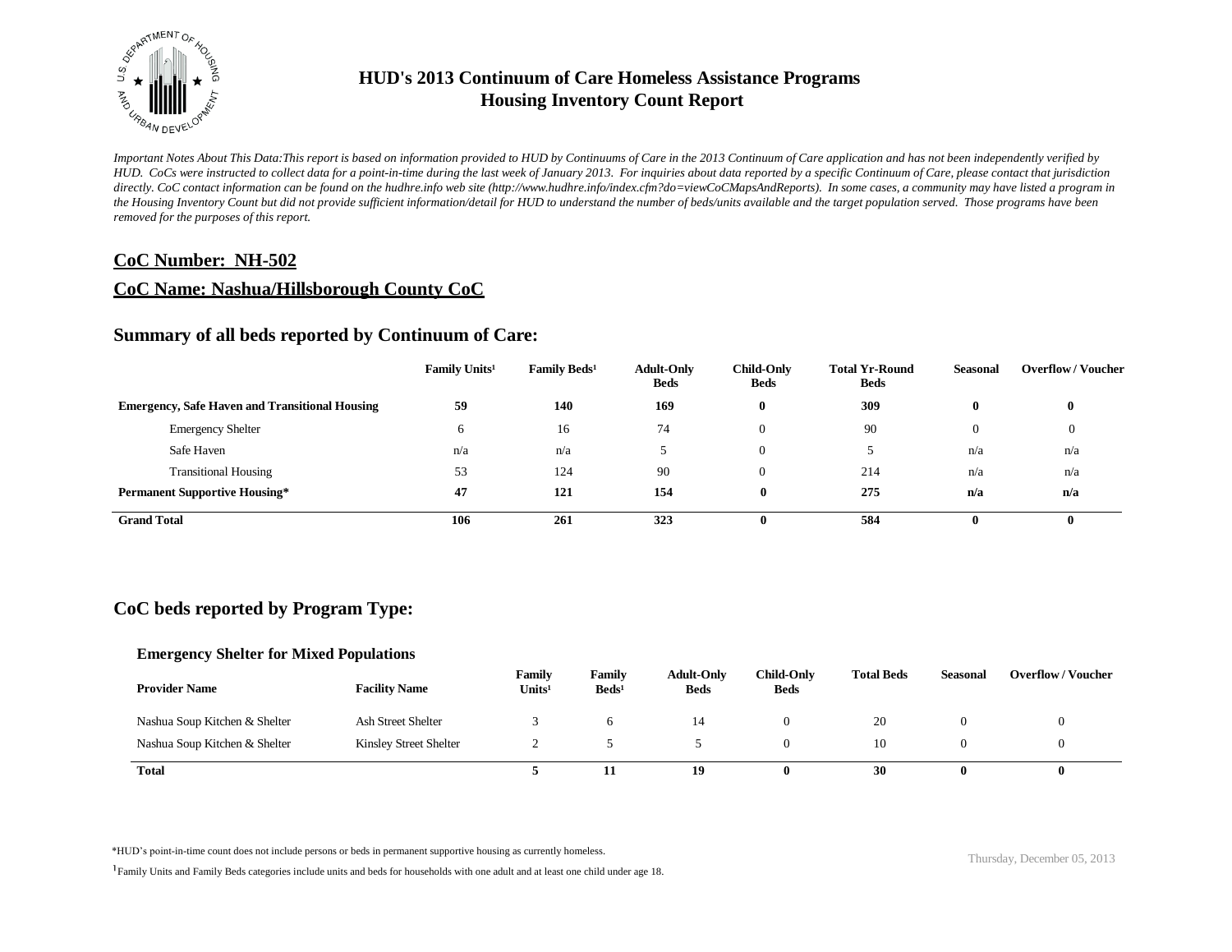

*Important Notes About This Data:This report is based on information provided to HUD by Continuums of Care in the 2013 Continuum of Care application and has not been independently verified by HUD. CoCs were instructed to collect data for a point-in-time during the last week of January 2013. For inquiries about data reported by a specific Continuum of Care, please contact that jurisdiction*  directly. CoC contact information can be found on the hudhre.info web site (http://www.hudhre.info/index.cfm?do=viewCoCMapsAndReports). In some cases, a community may have listed a program in *the Housing Inventory Count but did not provide sufficient information/detail for HUD to understand the number of beds/units available and the target population served. Those programs have been removed for the purposes of this report.*

### **Emergency Shelter for Adult Individuals**

| <b>Provider Name</b>                  | <b>Facility Name</b>     | Family<br>Units <sup>1</sup> | Family<br>$\text{Beds}^1$ | <b>Adult-Only</b><br><b>Beds</b> | <b>Child-Only</b><br><b>Beds</b> | <b>Total Beds</b> | <b>Seasonal</b> | <b>Overflow/Voucher</b> |
|---------------------------------------|--------------------------|------------------------------|---------------------------|----------------------------------|----------------------------------|-------------------|-----------------|-------------------------|
| Harbor Homes Inc.                     | <b>Veterans SMI ES</b>   | 0                            | $\theta$                  |                                  |                                  |                   |                 |                         |
| Harbor Homes Inc.                     | <b>Emergency Shelter</b> |                              |                           | 20                               |                                  | 25                |                 |                         |
| Southern New Hampshire Rescue Mission | <b>Emergency Shelter</b> |                              | $\theta$                  | 30                               |                                  | 30                |                 |                         |
| <b>Total</b>                          |                          |                              |                           | 55                               |                                  | 60                |                 | o                       |

#### **Safe Haven Adult Individuals**

| <b>Provider Name</b> | <b>Facility Name</b> | Family<br>Units <sup>1</sup> | Family<br>$\text{Beds}^1$ | <b>Adult-Only</b><br><b>Beds</b> | <b>Child-Only</b><br><b>Beds</b> | <b>Total Beds</b> | Seasonal | <b>Overflow/Voucher</b> |
|----------------------|----------------------|------------------------------|---------------------------|----------------------------------|----------------------------------|-------------------|----------|-------------------------|
| Harbor Homes Inc.    | Safe Haven           |                              |                           |                                  |                                  |                   | n/a      | n/a                     |
| <b>Total</b>         |                      |                              |                           |                                  |                                  |                   | n/a      | n/a                     |

### **Transitional Housing for Families<sup>1</sup>**

| <b>Provider Name</b>                                        | <b>Facility Name</b>        | Family<br>Units <sup>1</sup> | Family<br>$\text{Beds}^1$ | <b>Adult-Only</b><br><b>Beds</b> | Child-Only<br><b>Beds</b> | <b>Total Beds</b> | Seasonal | <b>Overflow/Voucher</b> |
|-------------------------------------------------------------|-----------------------------|------------------------------|---------------------------|----------------------------------|---------------------------|-------------------|----------|-------------------------|
| Greater Nashua Interfaith Hospitality Netw Anne Marie House |                             | 12                           | 24                        |                                  |                           | 24                | n/a      | n/a                     |
| Nashua Soup Kitchen & Shelter                               | <b>Transitional Housing</b> |                              | 14                        |                                  |                           | 14                | n/a      | n/a                     |
| <b>Total</b>                                                |                             | 15                           | 38                        |                                  | 0                         | 38                | n/a      | n/a                     |

\*HUD's point-in-time count does not include persons or beds in permanent supportive housing as currently homeless.

<sup>1</sup>Family Units and Family Beds categories include units and beds for households with one adult and at least one child under age 18.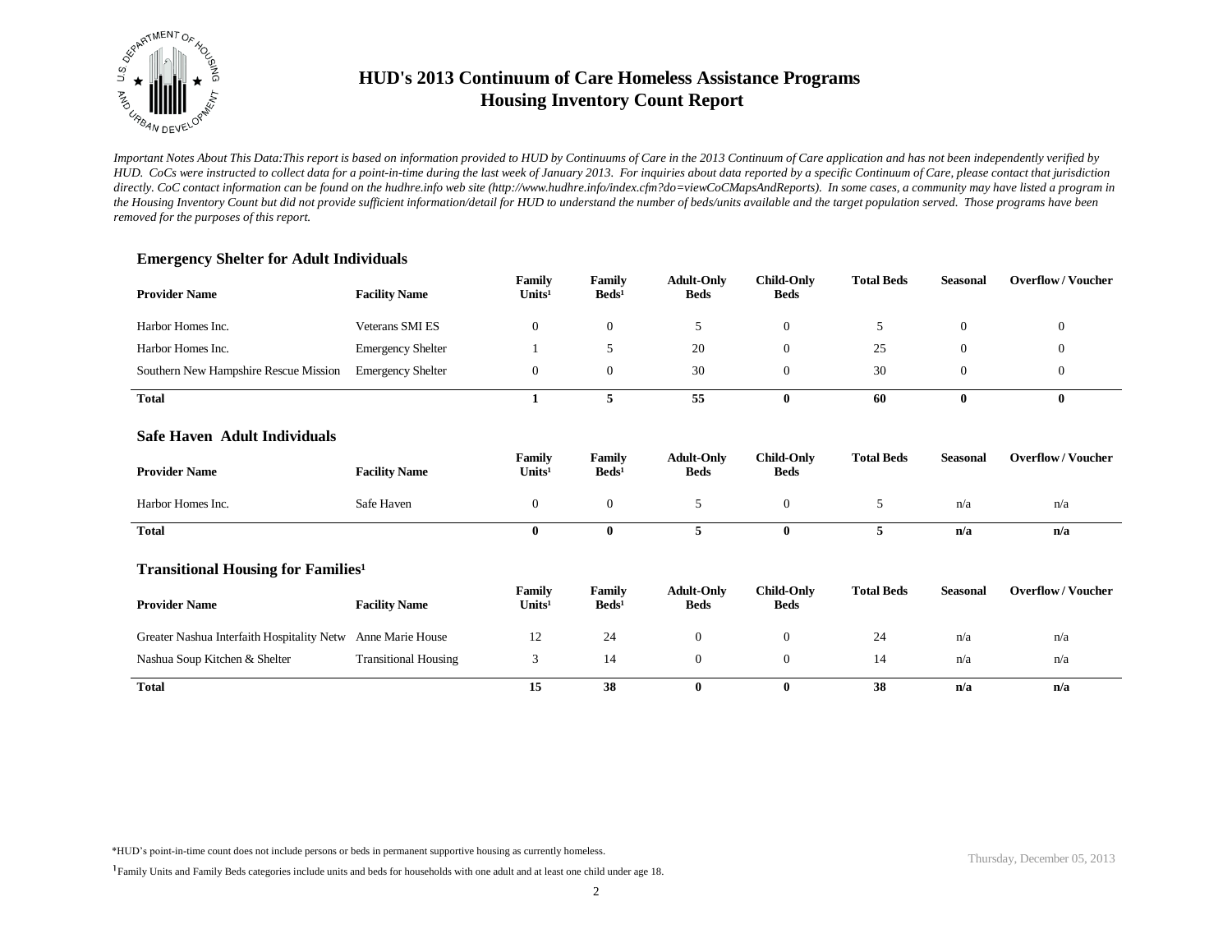

*Important Notes About This Data:This report is based on information provided to HUD by Continuums of Care in the 2013 Continuum of Care application and has not been independently verified by HUD. CoCs were instructed to collect data for a point-in-time during the last week of January 2013. For inquiries about data reported by a specific Continuum of Care, please contact that jurisdiction*  directly. CoC contact information can be found on the hudhre.info web site (http://www.hudhre.info/index.cfm?do=viewCoCMapsAndReports). In some cases, a community may have listed a program in *the Housing Inventory Count but did not provide sufficient information/detail for HUD to understand the number of beds/units available and the target population served. Those programs have been removed for the purposes of this report.*

### **Transitional Housing for Mixed Populations**

| <b>Provider Name</b>     | <b>Facility Name</b> | Family<br>Units <sup>1</sup> | Family<br>$\text{Beds}^1$ | <b>Adult-Only</b><br><b>Beds</b> | <b>Child-Only</b><br><b>Beds</b> | <b>Total Beds</b> | <b>Seasonal</b> | <b>Overflow/Voucher</b> |
|--------------------------|----------------------|------------------------------|---------------------------|----------------------------------|----------------------------------|-------------------|-----------------|-------------------------|
| Marguerite's Place. Inc. | Marguerite's Place   | 10                           | 23                        | $\Omega$                         | 0                                | 23                | n/a             | n/a                     |
| The Front Door Agency    | <b>Victory House</b> |                              | 12                        | $\theta$                         | 0                                | 12                | n/a             | n/a                     |
| The Front Door Agency    | Norwell Home         | 8                            | 19                        | $\Omega$                         | 0                                | 19                | n/a             | n/a                     |
| The Front Door Agency    | Caroline's House     | 4                            | 10                        | $\theta$                         | 0                                | 10                | n/a             | n/a                     |
| The Front Door Agency    | Concord St           |                              | ◠                         | $\Omega$                         | 0                                | ◠                 | n/a             | n/a                     |
| <b>Total</b>             |                      | 28                           | 66                        | 0                                | $\bf{0}$                         | 66                | n/a             | n/a                     |

### **Transitional Housing for Adult Individuals**

| <b>Provider Name</b>                 | <b>Facility Name</b>               | Family<br>Units <sup>1</sup> | Family<br>$\text{Beds}^1$ | <b>Adult-Only</b><br><b>Beds</b> | <b>Child-Only</b><br><b>Beds</b> | <b>Total Beds</b> | <b>Seasonal</b> | <b>Overflow/Voucher</b> |
|--------------------------------------|------------------------------------|------------------------------|---------------------------|----------------------------------|----------------------------------|-------------------|-----------------|-------------------------|
| Greater Nashua Council on Alcoholism | <b>Transitional Living Center</b>  | $\boldsymbol{0}$             | $\mathbf{0}$              | 12                               | $\mathbf{0}$                     | 12                | n/a             | n/a                     |
| Harbor Homes Inc.                    | <b>Veterans FIRST</b>              | $\mathbf{0}$                 | $\mathbf{0}$              | 20                               | $\mathbf{0}$                     | 20                | n/a             | n/a                     |
| Harbor Homes Inc.                    | <b>ESG RRH</b>                     | $\overline{4}$               | 8                         | 8                                | $\mathbf{0}$                     | 16                | n/a             | n/a                     |
| Harbor Homes Inc.                    | <b>Buckingham Place</b>            | 5                            | 10                        | 15                               | $\mathbf{0}$                     | 25                | n/a             | n/a                     |
| Harbor Homes Inc.                    | <b>BBH Bridge Subsidy</b>          |                              | $\sim$                    |                                  | $\mathbf{0}$                     | 9                 | n/a             | n/a                     |
| Harbor Homes Inc.                    | Dalianis House                     | $\boldsymbol{0}$             | $\mathbf{0}$              | 20                               | $\boldsymbol{0}$                 | 20                | n/a             | n/a                     |
| Nashua Children's Home               | <b>Transitional Living Program</b> | $\mathbf{0}$                 | $\mathbf{0}$              | 8                                | $\mathbf{0}$                     | 8                 | n/a             | n/a                     |
| <b>Total</b>                         |                                    | 10                           | 20                        | 90                               | 0                                | <b>110</b>        | n/a             | n/a                     |

\*HUD's point-in-time count does not include persons or beds in permanent supportive housing as currently homeless.

<sup>1</sup>Family Units and Family Beds categories include units and beds for households with one adult and at least one child under age 18.